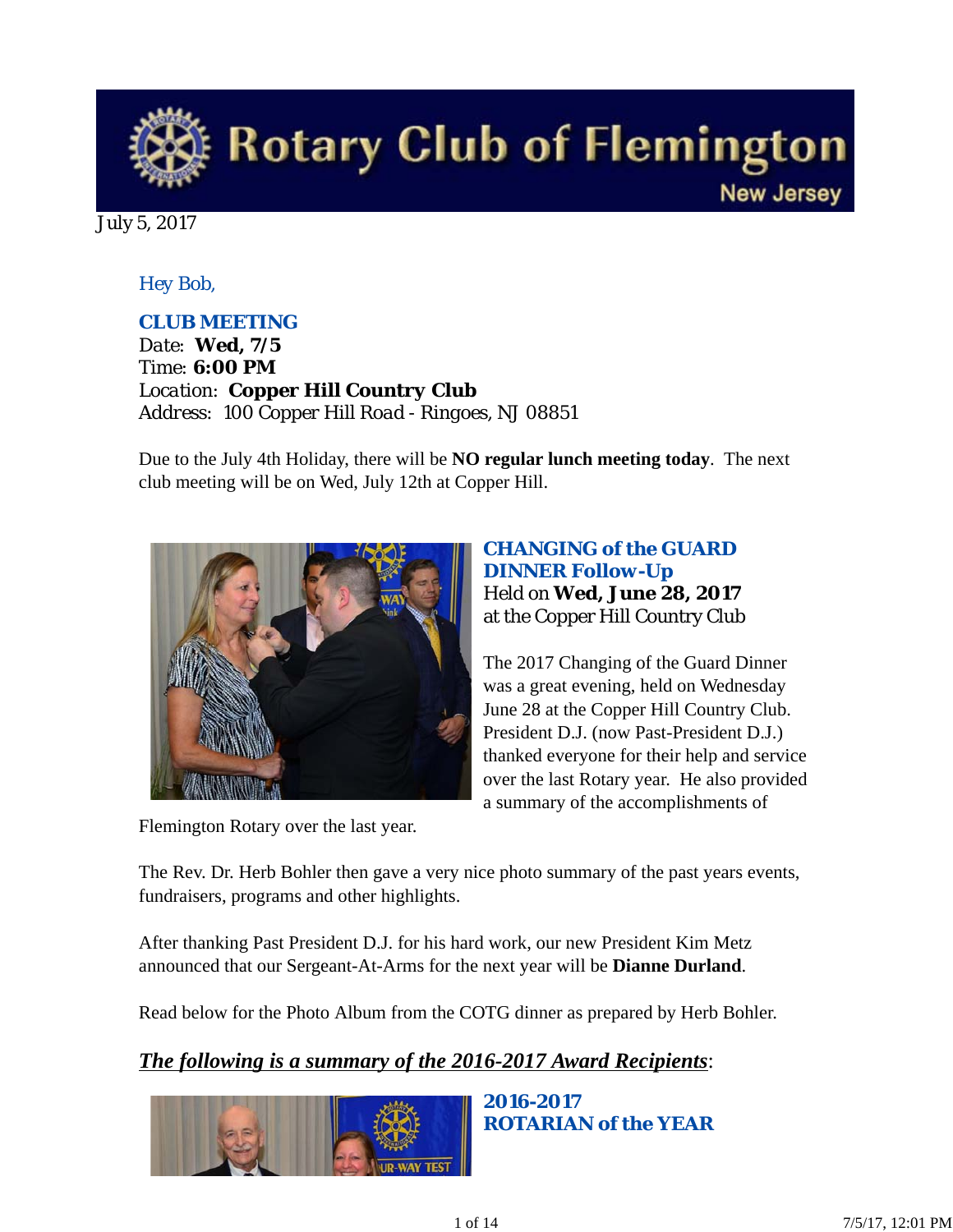

## **KIMBERLY METZ (Kim)**

The Rotarian of the Year (ROTY) award is the highest honor given annually to the member that has provided the most significant "Service Above Self" contribution to the 5 Avenues of Service over the most recent Rotary year. The 5 Avenues of Service are: Club Service,

Community Service, International Service, Vocational Service and New Generations. The recipient is selected by the ROTY Committee, which consists of all prior recipients of the award. The award was presented by Sandy Clark, Chair of the Rotarian of the Year Committee. Congratulations, Kim!!!



#### *2016-2017 PAUL HARRIS FELLOW* **DARREN LOEW**

The Paul Harris Fellow (PHF) award is an annual award given to the member or person that has provided a significant "Service Above Self" contribution to the 5 Avenues of Service over their entire **history** of being in the club. The recipient is selected by the PHF Committee, which consists of all prior recipients of the award. The award was presented by Dick Stothoff, Chair of the Paul Harris Fellow Committee. Congratulations, Darren!!!

The Paul Harris Fellow Award, as presented by Flemington Rotary, is not to be confused

with the Paul Harris Fellow Recognition, which all members receive automatically after contributing \$1000 or more to the Rotary International Foundation for the "Annual Programs" fund. Most members contribute to the RI Foundation via the "Every Rotarian, Every Year" program by giving \$100 annually to the Foundation.



## *2016-2017 DISTINGUISHED SERVICE AWARD* **JOHN J. ZULLO (JOHNNIE)**

The Distinguished Service award is annually presented by the current Club President based upon a members significant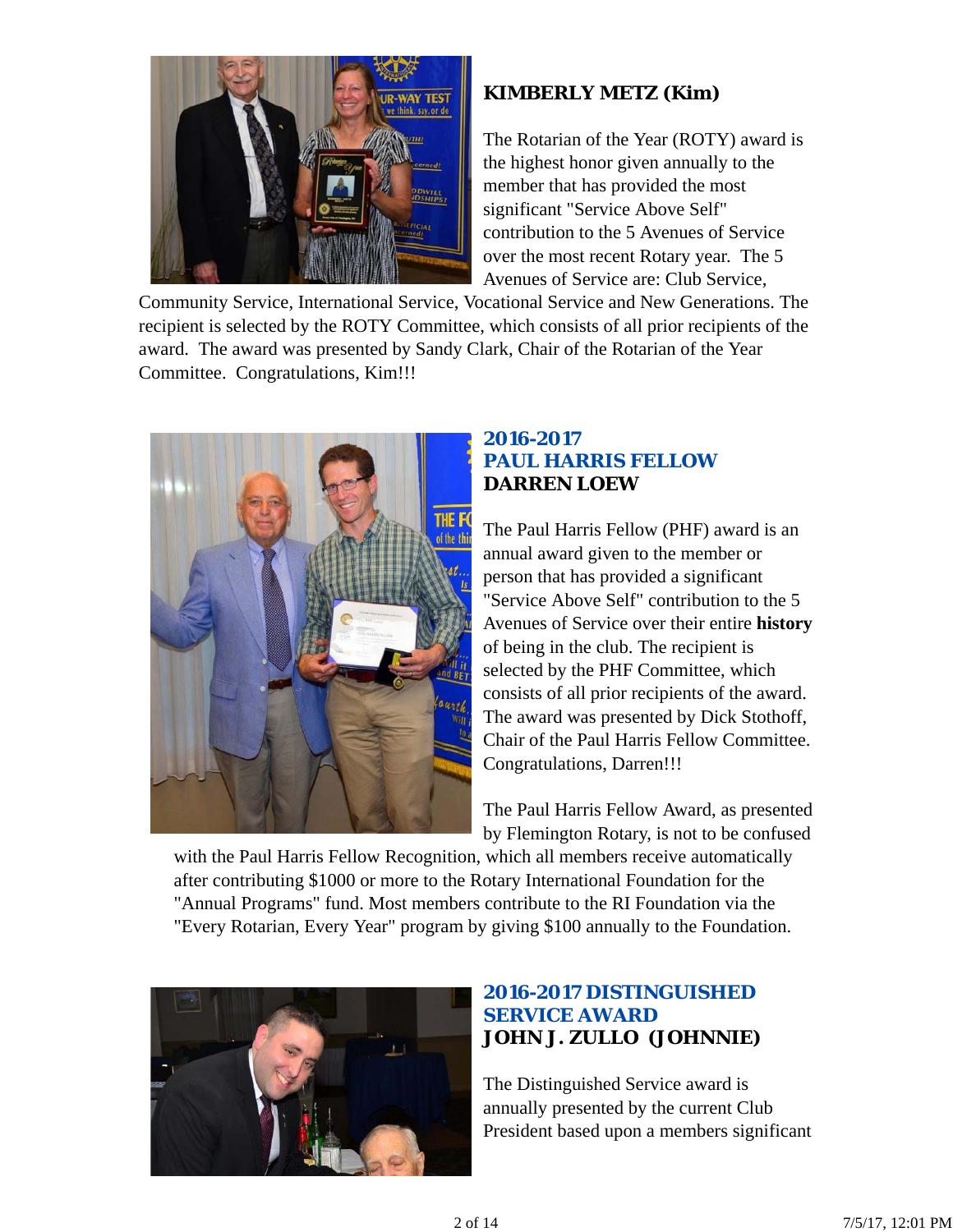

contributions to the club as viewed through their eyes. The Club President is in continual contact with club members and is aware of the contributions that each members make, even if those contributions are not readily noticed by all other members. Thus, the award recipient is selected directly by the Club President. Congratulations, John!!!

D.J. added that he presented the prestigious

Distinguished Service Award to John J. Zullo for "true and selfless service throughout the years and for bringing our club together in fellowship in a way that has not been seen in years and has brought us back to the foundation of why we are all Rotarians."



#### *2016-2017 SILENT SNEAKER AWARD* **HERB BOHLER and KEN SKOWRONEK**

The Silent Sneaker award is annually selected & presented by the current Club President. They solely select a recipient (or recipients) based upon a members significant contributions to the club over

the last year, however, in a way that most other club members would never have seen or recognized. Thus the name Silent Sneaker. Congratulations, Herb & Ken!



#### *2016-2017 PERFECT ATTENDANCE AWARDS*

The following members were acknowledged for their years of Perfect Attendance, as presented by Club Secretary, Karen Widico. Missing from the photo are Terry Ownes and Bob Newland, who were not able to attend.

**Terry Ownes..........12 years**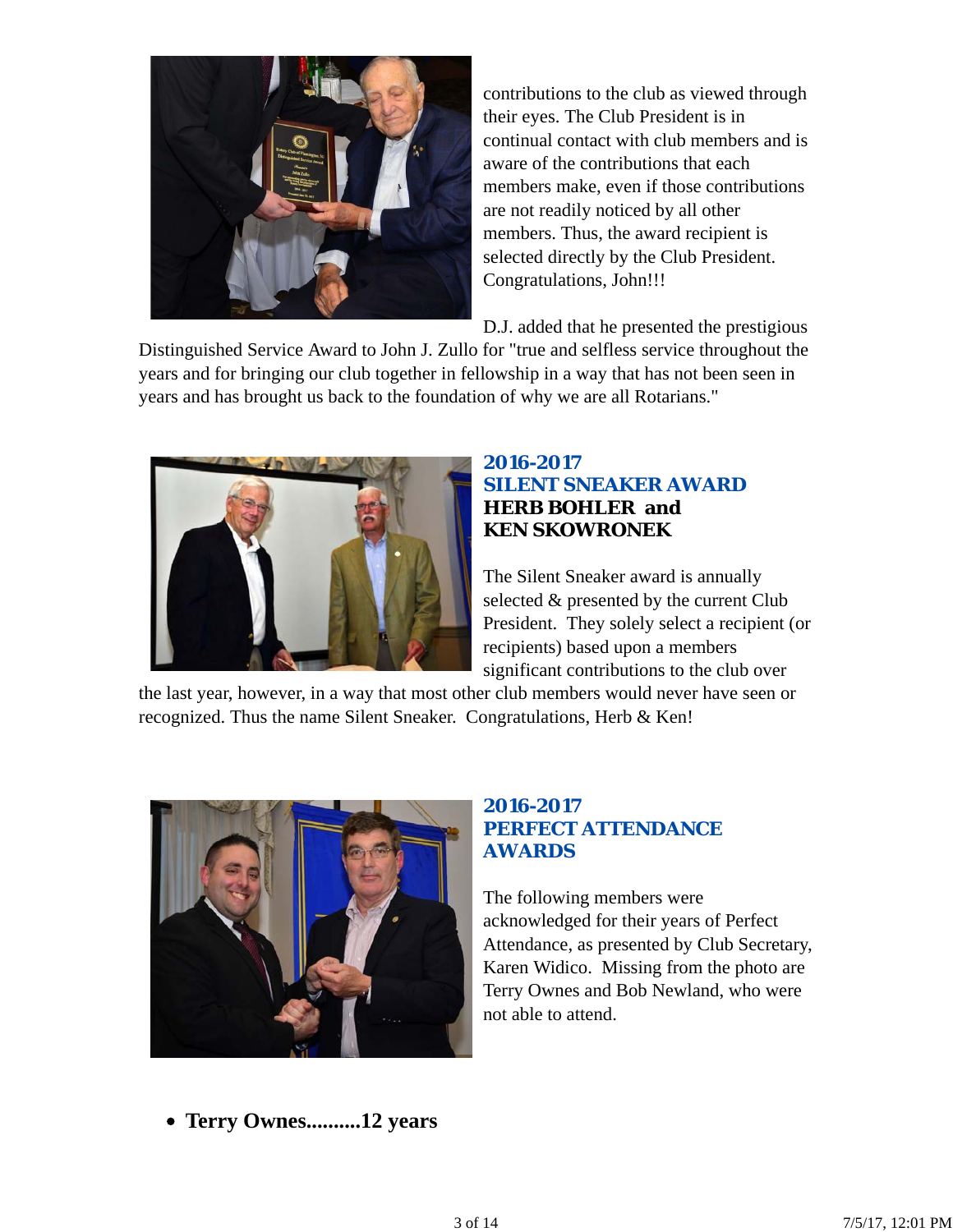- **Joe Ziegler..............8 years**
- **Bob Newland..........6 years**



#### *2016-2017 "ALWAYS THERE AWARD"* **KAREN WIDICO and BOB CHITTENDEN**

President D.J. presented the "Always There Award" to Karen Widico and Bob Chittenden for always being there when needed. Missing from the photo was Karen, who was not able to attend.



### *2016-2017 "GET 'ER DONE AWARD"* **SANDY CLARK**

President D.J. presented the "Get 'Er Done Award" to Sandy Clark for assisting the Club on all levels, always with the "Sandy Smile" and impeccable attention to detail.



## *2016-2017 "REIGN 'EM IN AWARD"* **JOE ZIEGLER**

President D.J. presented the "Reign 'Em In Award" to Joe Ziegler for promoting the ideals of membership in Rotary International and assisting our club to grow so we can continue to serve the community.



## *2016-2017 "NEW MEMBER AWARD"* **ALLAN VERA and MICHAEL GOODWIN**

President D.J. presented the "New Member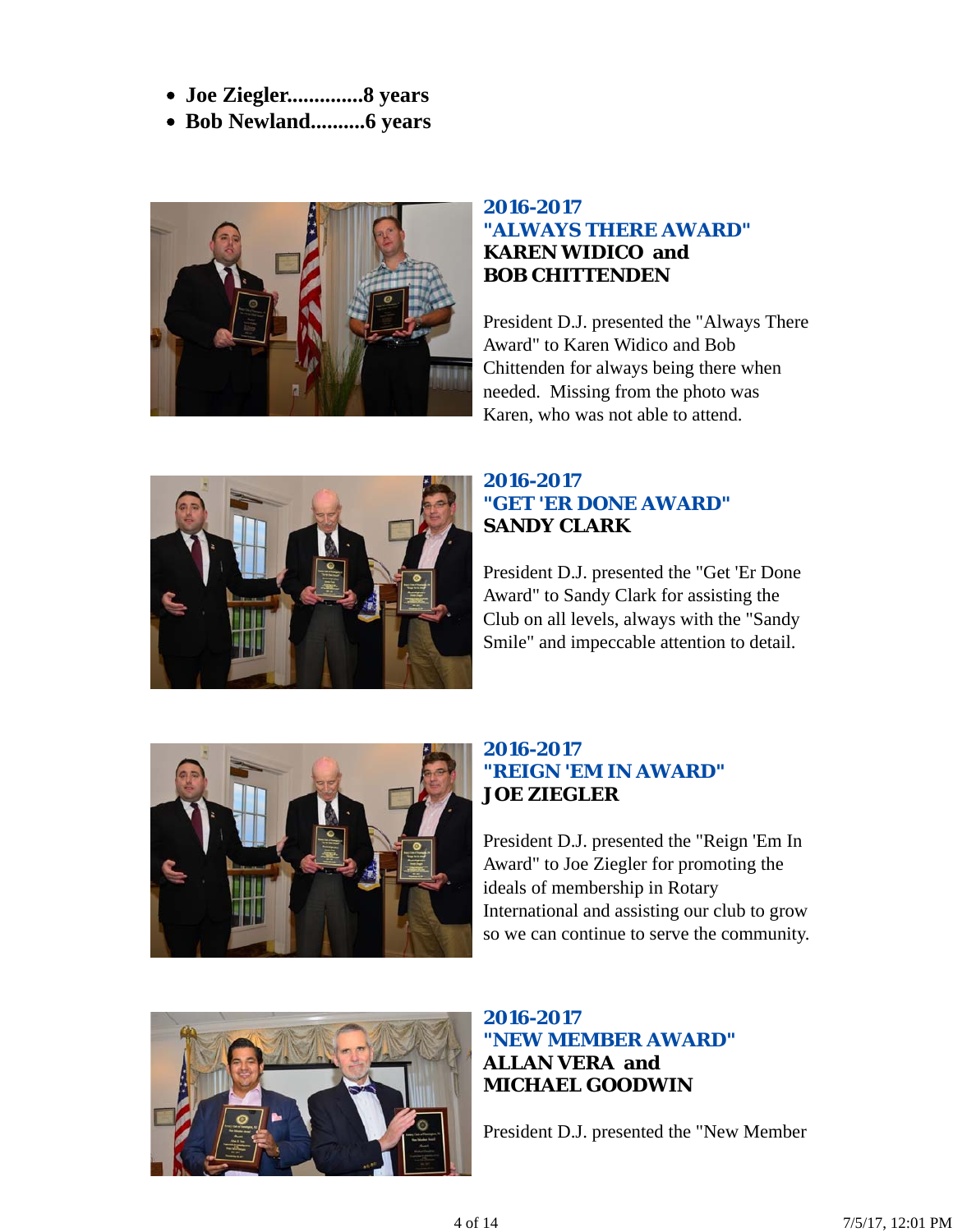

Award" to Allan Vera & Michael Goodwin for stepping up as a new member to help promote the ideals and principles of the Rotary Club of Flemington, NJ and to help Rotary International grow and prosper.



### *PHOTO ALBUM from the 2017 Changing of the Guard Dinner* Held on **Wed, June 28, 2017** Copper Hill Country Club

**Click Here** to view the Photo Album from the recent Changing of the Guard Dinner.

A very special thanks to the Rev.

Dr. Herb Bohler for taking the photos and generating the album for everyone to enjoy!!



## *OFFICERS & BOARD MEMBERS for the 2017-2018 Flemington Rotary Year*

Congratulations and thank you to the Officers & Board Members that are serving for the upcoming Flemington Rotary Year!

# **2017-18 RCOF Officers & Board Members**

| Club President      | <b>Kim Metz</b>                               |
|---------------------|-----------------------------------------------|
| President-Elect     | <b>Allan Vera</b>                             |
| Secretary           | <b>Kyle Fogarty</b>                           |
| Treasurer, General  | Nik Kritharis                                 |
| Treasurer, Lunch    | <b>Michael Goodwin</b>                        |
| <b>Board Member</b> | <b>D.J. Wright</b> (Immediate Past President) |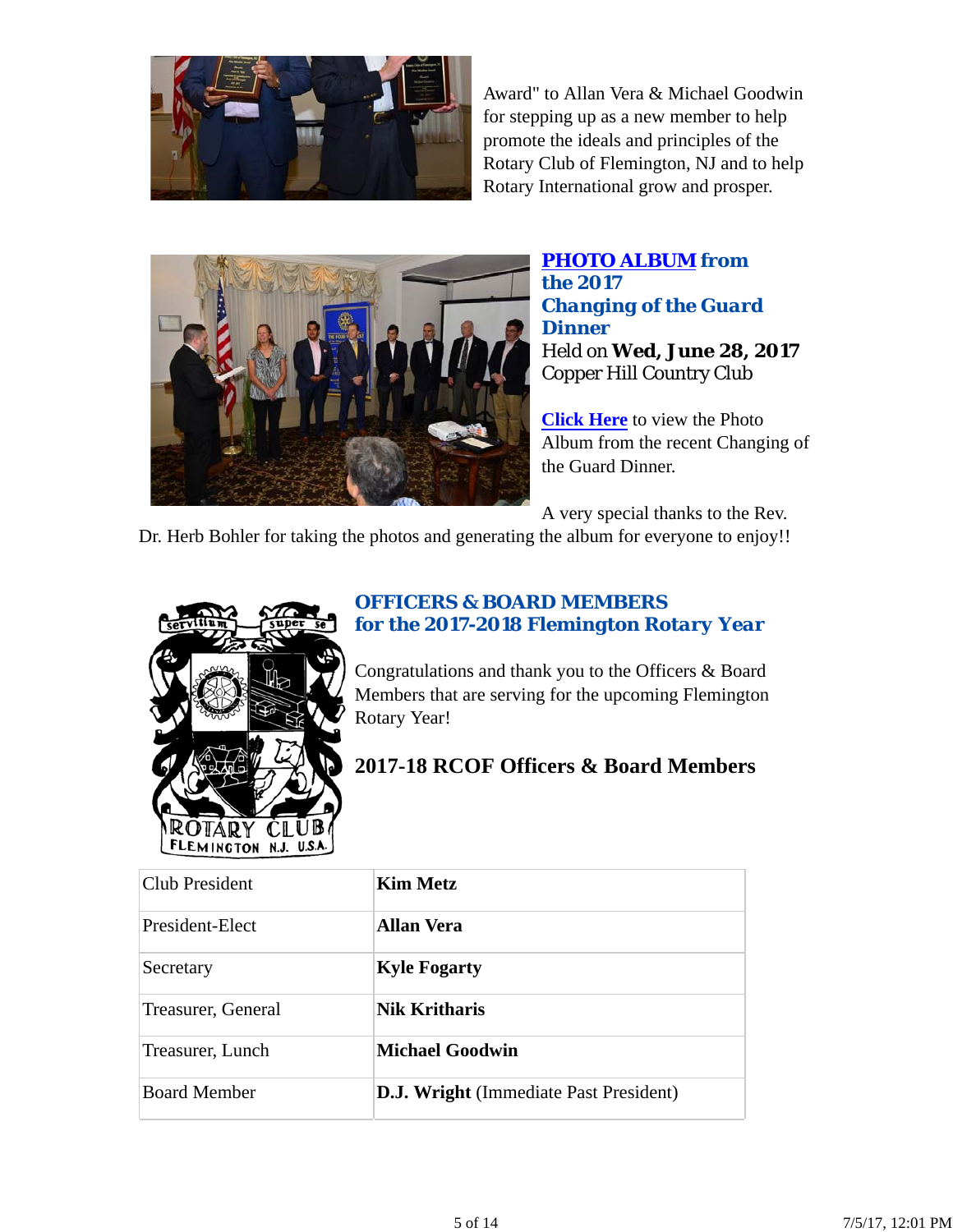| <b>Board Member</b> | <b>Sandy Clark</b> |
|---------------------|--------------------|
| <b>Board Member</b> | <b>Joe Ziegler</b> |



#### *Find us on Facebook*

Click the image to the left to connect with the Rotary Club of Flemington, NJ on Facebook.



#### *FLEMINGTON ROTARY BEERFEST*

**Saturday, October 14, 2017** VIP Session: **12noon** to **1:00pm** General Session: **1:00pm** to **4:30pm** Liberty Village Outlet Marketplace

The **Flemington Rotary BeerFest** is an event that allows participants to taste and sample many different kinds of Craft Beers from a

variety of different Breweries. There will be live music to enjoy and food available to purchase.

We plan to have more than **60 beers** from **30 breweries**.

We are happy to share that both **Lone Eagle Brewing** and **Conclave Brewing** will be attending the event!!!

The event will take place within the open parking area of the **Liberty Village Outlet Marketplace**, located in Flemington, NJ. A limited number of tickets will be offered in two different tasting sessions.

**Click Here** to view the event website for additional details.

**PowerPoint Presentation**: **Click Here** to download a copy of the PowerPoint presentation that Kim presented at the May 10, 2017 club meeting.

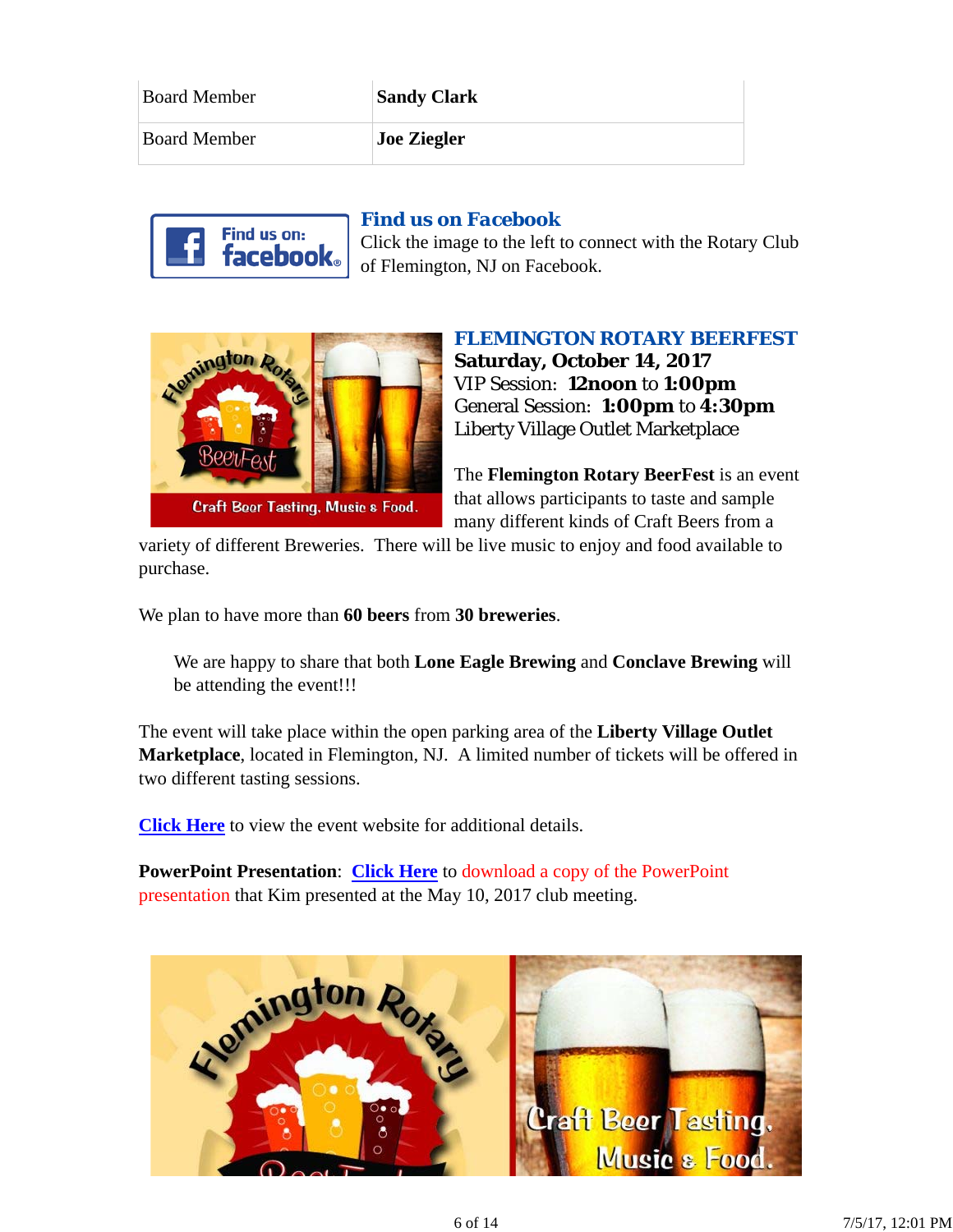

www.FlemingtonRotaryNJ.org



*PEDALS FOR PROGRESS Bicycle, Sewing Machine & Sports Equipment Collection* Held on **Saturday, June 11, 2016** Time: 9am to 12noon **Flemington Presbyterian Church** 10 East Main Street - Flemington, NJ

Thanks to Joe Ziegler, who provided the following

summary of this past Saturday's Pedals for Progress collection.

This year's collection collection yielded **42 bicycles**, **19 sewing machines** and **\$660** in cash donations. The number of sewing machines collected was a real surprise. In 2016, we collected only 2 sewing machines.

Rotarians assisting were Joe Ziegler, Ken Skowronek, Bob Chittenden & his son, Thomas Chittenden. There were also a group of volunteers from the Flemington Presbyterian Church, who helped to organize the collection. Herb Bohler also attended to take pictures for posterity.

#### *APPLY for 2017-2018 GRANTS and close out 2016-2017 GRANTS* **By PDG Michael Hart May 31, 2017**

Dear Rotarians:

The **deadline** for next year's district grant application is **July 15, 2017** at midnight.

Every club is guaranteed a \$500 district grant. All you have to do is ask by applying on DaCdb.

If you want more than \$500, the district may match up to another \$1,000, depending on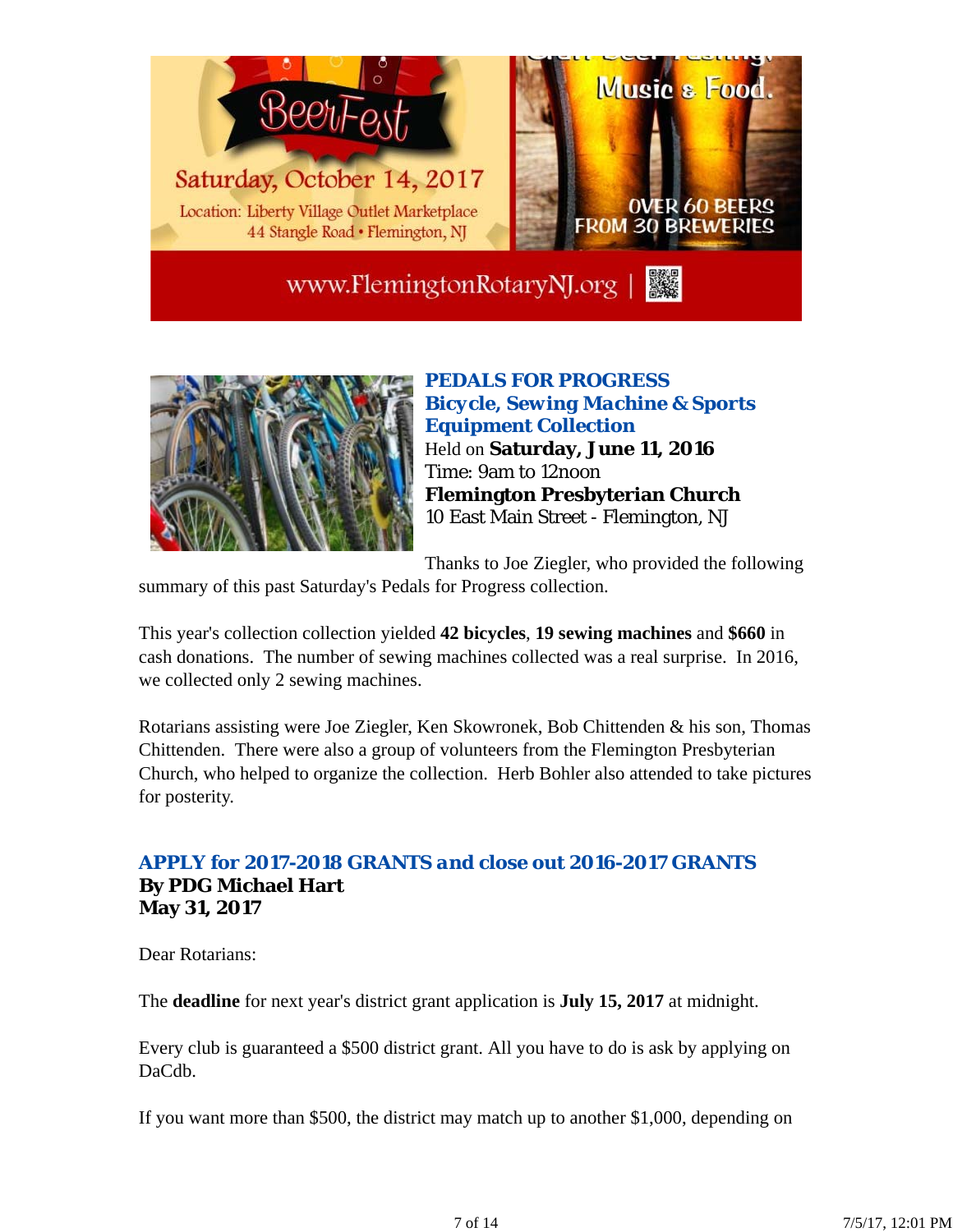what we have available.

The maximum grant would look like this:

\$500 non-matching grant from District DDF \$1,000 funds from the club \$1,000 District DDF matching funds \$2,500 total (\$1500 grant  $+$  \$1000 funds from club)

There are 17 clubs with district grants that are still open from the current Rotary year. You need to close these to be eligible for next year's grant.

You have all received several emails with instructions. If you do not close the current grant, you cannot get next year's grant.

After all the applications are in to DaCdb on July 15, we will calculate who is eligible, how much grant funds are available, and decide on the allocation. Then you will be informed on how much grant money you will receive.

If you have trouble negotiating DaCdb, please ask Michael Townley. He is an expert on the website.

As a reminder, the DDF Grant funds come directly back from what we donate to the RI Foundation. One quarter of our donations come back to the district to be used as District Grants. Please continue to encourage you club and members to give to the RI Foundation.

Thanks,

PDG Michael Hart District 7510 Foundation Director

#### *OFFICERS & BOARD MEMBERS for the NEW FLEMINGTON ROTARY FOUNDATION, LLC* **Approved by the Club on 5/24/2017**

At the 5/24/2017 Club Meeting, the membership voted to approve the slate of Officers for the new Flemington Rotary Foundation. The officers are:

| <b>Foundation President</b> | <b>Kim Metz</b> $(1$ -year)     |
|-----------------------------|---------------------------------|
| Vice-President              | <b>Bob Chittenden</b> (2-years) |
| Secretary                   | <b>Sandy Clark</b> (3-years)    |

#### **Slate for the Flemington Rotary Foundation**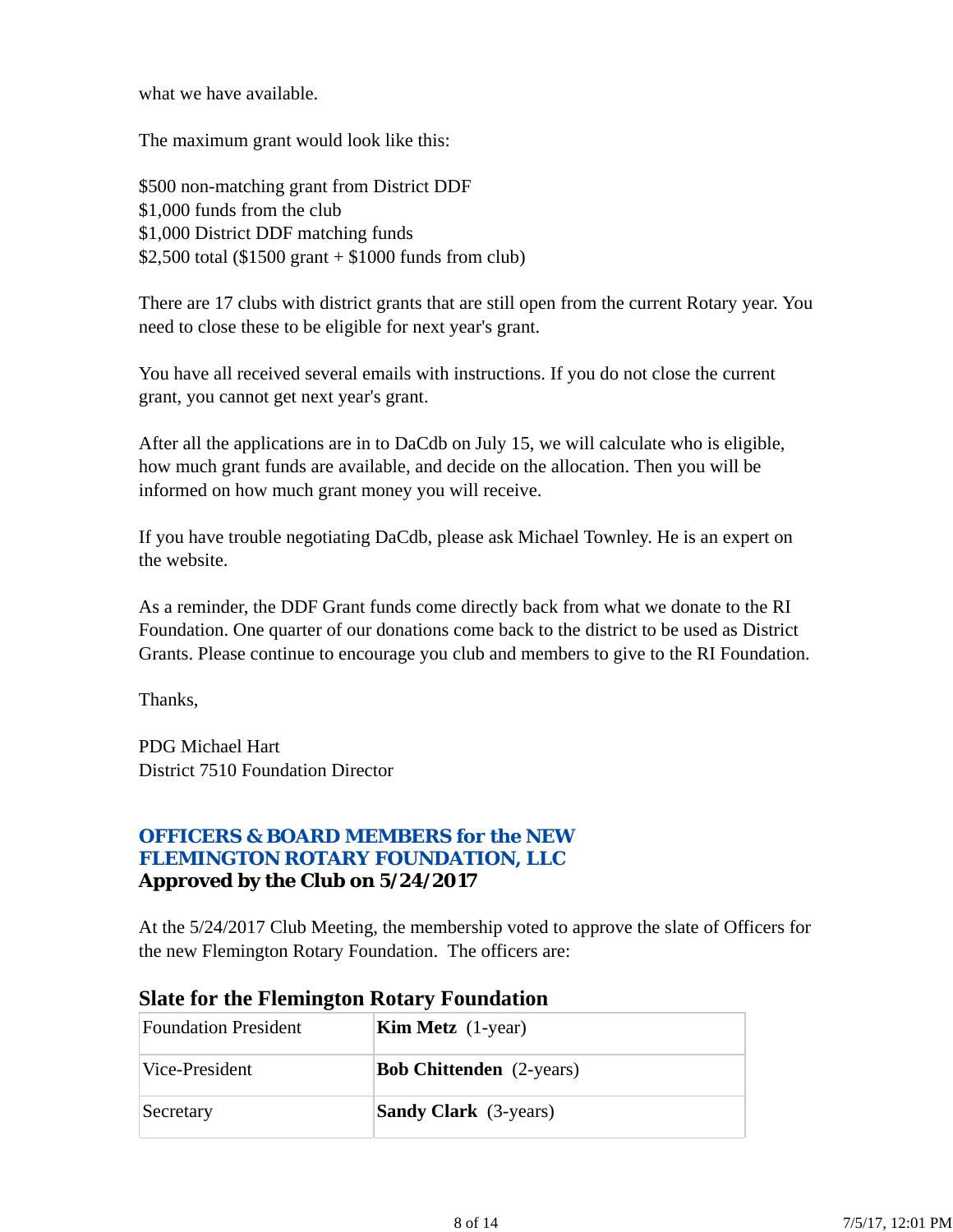| <b>Treasurer</b>    | <b>Mick Schaible</b> (4-years) |  |
|---------------------|--------------------------------|--|
| <b>Board Member</b> | <b>D.J. Wright</b> (5-years)   |  |



#### *The Flemington Rotary MEMBER DIRECTORY Is Updated on the Website*

A PDF copy of the Club Directory kept on the club website, located on the password protected "**Members Only**" page. To access this, simply goto **www.FlemingtonRotaryNJ.org** and click on "Members

Only" in the upper left. The page is password protected. If you do not have the password, simply email us and request it.

If you see any updates that need to be made (a change of address, email, phone number, something is not listed correctly, etc.), please email Sandy Clark and request any changes to be made. **Click Here** to generate an email to Sandy.



#### *SPEAKERS & PROGRAMS BEING SOUGHT*

Mick Schaible is looking for some ideas for upcoming meeting programs and speakers. If you have any leads, please pass them onto Mick, who will follow-up to schedule the speaker.

**Click here** to generate an email directly to Mick.



As you know, the Rotary Club of Flemington is a member of the H.C. Chamber of Commerce. This enables all Rotarians the ability to attend a Chamber function as a "member". If someone asks you what your business is, you would explain that you are a member representing the Rotary Club of Flemington. **Click Here** to visit the Chamber website for a listing of upcoming events.

#### *ROTARY DISTRICT 7510 NEWS*

**Click Here** to read the current news from our Rotary District 7510.

#### *UPCOMING DATES TO NOTE:*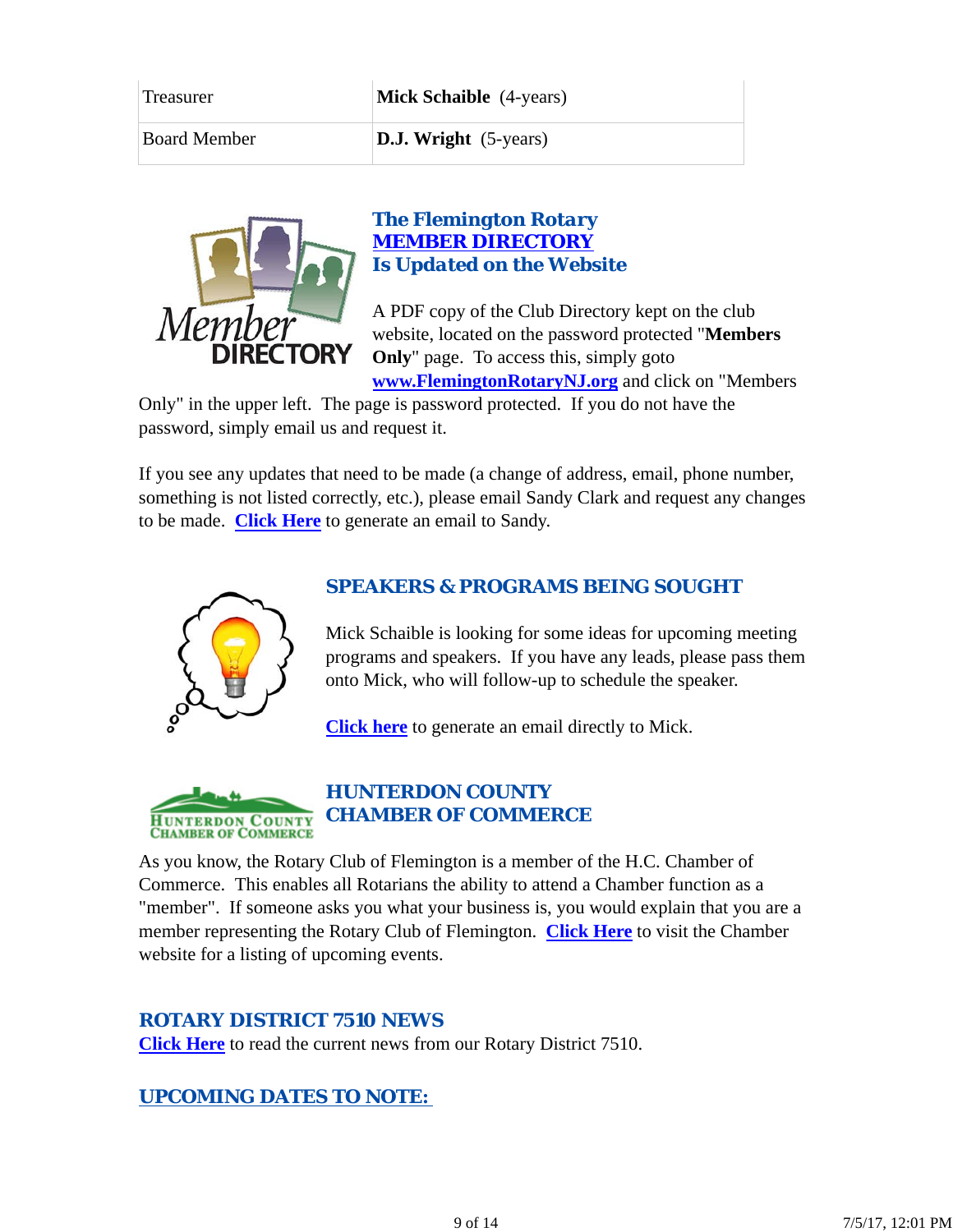Wed, 7/5: **NO Meeting** - this meeting has been **canceled**.

Wed, 7/12: TBA.

Wed, 7/19: Douglas Reid-Green: Sustainable Aquaponics.

Wed, 7/26: **Evening Social Event** at the **Flemington Area Food Pantry** (5:30 to 7:30pm). There will NOT be a regular lunch meeting this day. The lunch meeting is canceled in lieu of the evening social event.

**Next RCOF Board Meeting**: Tues, TBA at 5:30 PM. (Held bi-monthly). **Next Membership Meeting:** Wed,  $7/12/2017$  at 1:30 PM (Usually the 2<sup>nd</sup> Wed).

**Upcoming RCOF Club Events, Fundraisers, Fellowship Events, Etc**.:

10/14/17 (Sat): Flemington Rotary BeerFest

#### **Rotary District 7510 Events & Functions:**

6/29/17: District Changing of the Guard

#### *COMMITTEE LIST:*

**Click Here** to download the listing of all current Club Committee's and its members.

## *"MEMBERS ONLY" WEBSITE:*

## **Click Here for the Members Only section of the website to find:**

- 1) The "Membership Proposal Form" to propose a new member.
- 2) New Member Information.
- 3) An Online Copy of the Club Membership Directory.
- 4) A Link to All Photos Albums of the Club.

## *ROTARY WEBSITE LINKS:*

Rotary International: **www.Rotary.org** Rotary District 7510: **www.RotaryNJ.org**

## *NEARBY ROTARY CLUB MEETINGS:*

As A Rotarian, you are Welcome to attend a Rotary Club meeting anywhere in the world. Click here for the Rotary Club Locator App. Or see below for some local meetings:

#### Mondays

**Lambertville/New Hope** (6:30 pm) - Lambertville Station Restaurant; 11 Bridge Street, Lambertville NJ 08530

**Piscataway** (12:15 pm) - Radisson Hotel; 21 Kingsbridge Road, Piscataway, NJ 08854

#### Tuesdays

**Whitehouse** (12:15 pm) - Max's 22; 456 Route 22 West, Whitehouse Station, NJ 08889 **Princeton** (12:15 pm) - The Nassau Club; 6 Mercer Street, Princeton, NJ 08540 **Bridgewater-Bound Brook** (12:15 pm) - Arbor Glenn; 100 Monroe St, Bridgewater 08807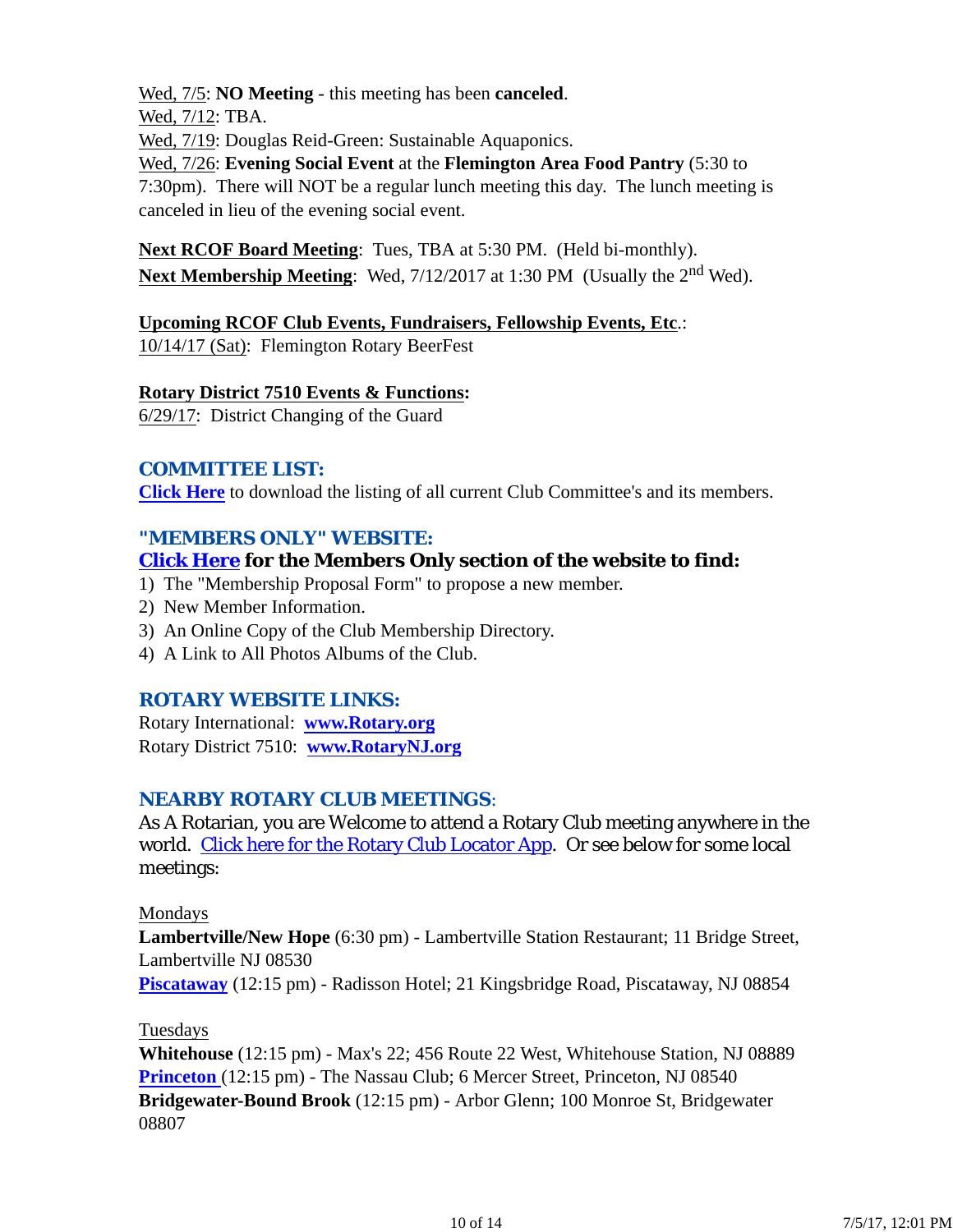Wednesdays

**Branchburg Township** (7:30 am): Stoney Brook Grille; 1285 Route 28, North Branch, NJ 08876

**Flemington** (12:15pm): Copper Hill Country Club; 100 Copper Hill Road, Ringoes, NJ 08851

**Hillsborough Township** (6:15 pm): Pheasant's Landing; 311 Amwell Road (Rt. 514), Hillsborough, NJ 08844

#### Thursdays

**Clinton Sunrise** (7:30 am): Clinton Fire Department; New Street, Clinton, NJ 08809 **Somerville/Bridgewater** (12:15 pm): Bridgewater Manor; 1251 US Highway 202/206, Bridgewater, NJ 08807

**Trenton** (12:15 pm): Freddie's Tavern; 12 Railroad Avenue, West Trenton, NJ 08628

#### Fridays

**North Hunterdon** (12:15 pm): Beaver Brook County Club; 25 County Club Drive, Annandale, NJ 08801

**Princeton Corridor** (12:15pm): Hyatt Regency; 102 Carnegie Center, Rt. 1 North, Princeton, NJ 08540

#### eClub

**Rotary eClub of Hunterdon Horizon**: View website for meetings or online makeups.

## RI President's Call for Action in **2017-2018**: **"Rotary: Making a Difference" Rotary Club of Flemington - Our 94th Year**

Founded October 3, 1923 \* Charter #1529 \* District 7510

| Club President         | <b>Kim Metz</b>                                        |  |  |
|------------------------|--------------------------------------------------------|--|--|
| President-Elect        | <b>Allan Vera</b>                                      |  |  |
| Secretary              | <b>Kyle Fogarty</b>                                    |  |  |
| Treasurer, General     | <b>Nik Kritharis</b>                                   |  |  |
| Treasurer, Lunch       | Michael Goodwin                                        |  |  |
| <b>Board Member</b>    | <b>D.J. Wright</b> (immediate Past-President)          |  |  |
| <b>Board Member</b>    | <b>Sandy Clark</b>                                     |  |  |
| <b>Board Member</b>    | <b>Joe Ziegler</b>                                     |  |  |
| Sergeant-at-Arms       | <b>Ken Skowronek</b>                                   |  |  |
| R.I. President         | Ian H.S. Riseley (Sandringham, Victoria,<br>Australia) |  |  |
| District Governor (DG) | <b>Bob Zeglarski</b> (Roselle-Rosselle Park)           |  |  |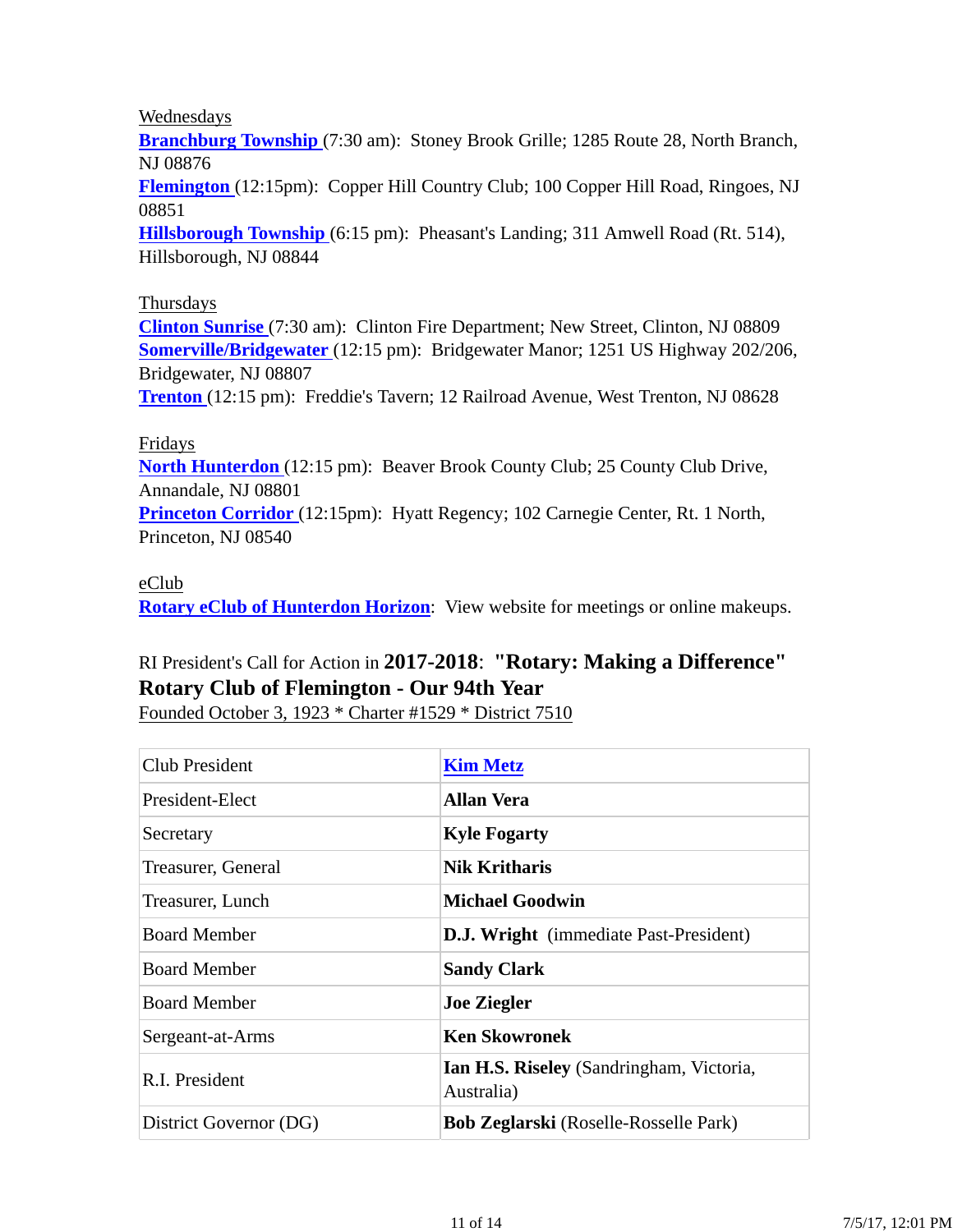| District Governor Elect (DGE)            | <b>John Shockley</b> (Hillsborough)         |  |
|------------------------------------------|---------------------------------------------|--|
| District Governor Nomimee (DGN)          | <b>Ann Walko</b> (Watchung-Warren)          |  |
| <b>Assistant District Governor (ADG)</b> | <b>Albert Varga</b> (Lambertville-New Hope) |  |

Club Meetings: **Wednesday, 12:15 pm, Copper Hill Country Club**

100 Copper Hill Road, Ringoes 08551



*MISSION STATEMENT*: The mission of Rotary International is to assist and guide Rotarians and Rotary clubs to accomplish the Object of Rotary to ensure Rotary's continuing relevance and to help build a better world, emphasizing service activities by individuals and groups that enhance the quality of life and human dignity, encouraging high ethical standards, and creating greater understanding among all people to advance the search for peace in the world.

**THE OBJECT OF ROTARY:** The object of Rotary is to encourage and foster the ideal of service as a basis of worthy enterprise and, in particular, to encourage and foster:

**1st**: The development of acquaintance as an opportunity for service;

**2nd**: High ethical standards in business and professions, the recognition of the worthiness of all useful occupations, and the dignifying of each Rotarian's occupation as an opportunity to serve society;

**3rd**: The application of the ideal of service in each Rotarian's personal, business and community life;

**4th**: The advancement of international understanding, goodwill, and peace through a world fellowship of business and professional persons united in the ideal of service.

**THE 4-WAY TEST:** "Of the things we think, say or do: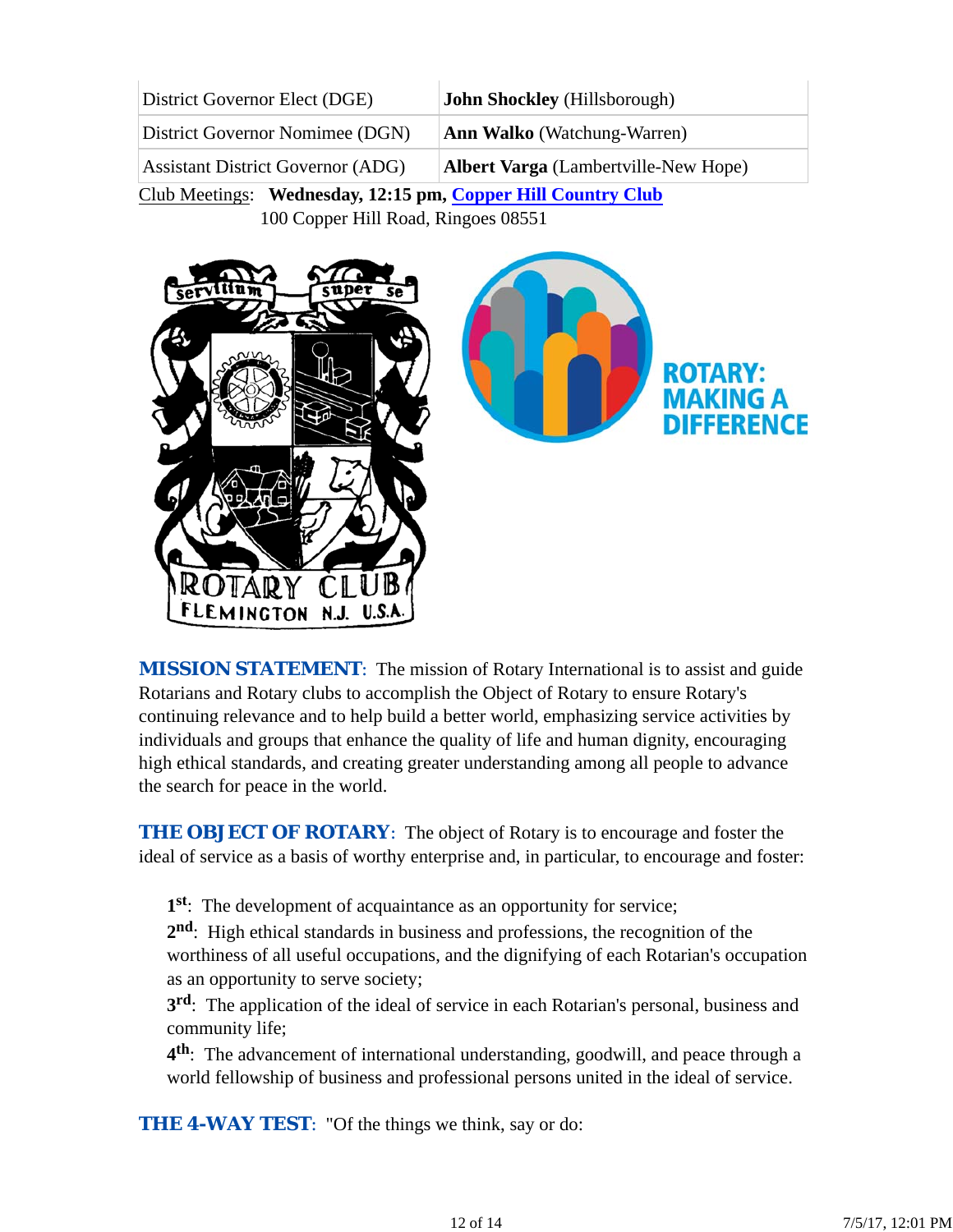- **1st**: Is it the Truth?
- 2<sup>nd</sup>: Is it Fair to all concerned?
- **3rd**: Will it build goodwill and better friendships?
- **4th**: Will it be beneficial to all concerned?"

#### *ROTARY's AVENUE'S OF SERVICE*:

**1)** Through **Club Service**, we have fun, build lasting friendships, and make sure that our club runs well.

**2)** Through **Vocational Service**, we volunteer our professional skills to serve others and promote integrity in everything we do.

**3)** Through **Community Service**, we address local needs and work with our community to bring lasting improvements.

**4)** Through **International Service**, we meet humanitarian needs around the globe and promote world understanding and peace.

**5)** Through **Youth Service**, we work with young people to help them become the next generation of leaders, visionaries, and peacemakers.

## **2017-2018 CLUB MEMBER ROSTER Rotary Club of Flemington, NJ**

| <b>Rotarian</b>                   | <b>Member Since</b> | <b>Classification</b>           |
|-----------------------------------|---------------------|---------------------------------|
| Black, Bruce B.                   | 2007                | <b>Health and Fitness</b>       |
| Bohler, Herbert C. (Herb)         | 1977                | <b>Specialty Advertising</b>    |
| Boynton, Adam                     | 2016                | <b>Church / Social Services</b> |
| Chittenden, Robert L. (Bob)       | 2003                | M.E.F.P. Consulting Engineering |
| Clark, Arthur L. (Sandy)          | 1987                | Printing                        |
| Davidson, James G. (Jim)          | 2002                | <b>Rubber Products</b>          |
| del Campo, Ann                    | 2016                | Scientist & Farmer              |
| <b>Durland, Dianne</b>            | 2017                | <b>Community Banking</b>        |
| Ferrari, Frederick J. (Fred)      | 1964                | Orthodontia                     |
| Fisher, Charles H. (Charlie)      | 1961                | <b>Funeral Services</b>         |
| Fisher, Thomas H. (Tom)           | 2012                | Property & Casualty Insurance   |
| Fogarty, Kyle M.                  | 2017                | <b>Financial Advisor</b>        |
| Goodwin, Michael S.               | 2016                | Youth Development               |
| Harrison, Jeffrey (Jeff)          | 1996                | Psychotherapy                   |
| <b>Hyatt, Frederic D. (Fred)</b>  | 2017                | <b>Retired - Aerospace</b>      |
| Kamnitsis, Christopher P. (Chris) | 2001                | <b>Financial Planning</b>       |
| Kritharis, Nikolaos (Nik)         | 2016                | Dentistry                       |
| Liebross, Ira                     | 1997                | <b>Family Medicine</b>          |
| Loew, Darren                      | 2002                | Orthodontics                    |
| Martin, Teresa (Terry)            | 1993                | Solid Waste/Recycling           |

Current Number of Members: 41